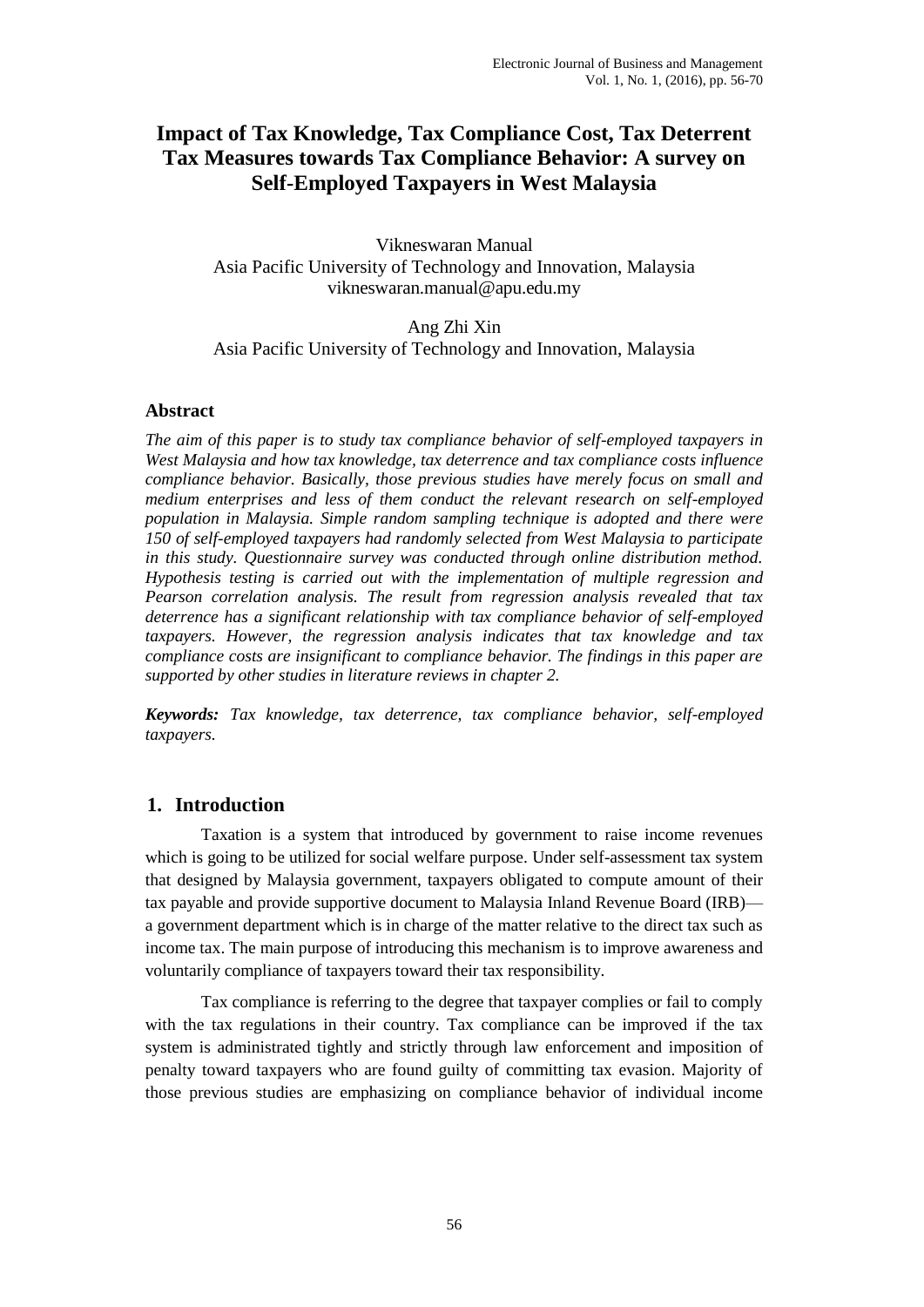taxpayers in selected countries or biggest companies. Nevertheless, only few studies reviewed on level of compliance of taxpayers who are self-employed. Self-employed individuals are increasingly important to the economic growth of the Malaysia and government's attention is highly focusing on this group of citizen. According to the data shown in (Data.worldbank.org, n.d.), in 2013, there are about 26.1% out of 29,716,965 of Malaysia population are self-employed. The previous findings data indicated that there are great numbers of self-employed are eligible to pay tax. Thus, self-employed taxpayers are considered as critical and crucial to tax revenues of Malaysia government as large contribution of corporate income tax and personal income tax are generated from them.

Tax evasion or tax non-compliance arise when the taxpayer fail to comply with tax law or meet their tax obligations in the way of intentionally or unintentionally. Issues of tax compliance such as understatement or overstatement of income and expenditures, late payment, fail fully meet tax obligation have always been encountered Malaysia for a long time and it's become significant when self-assessment regime (SAS) had introduced in Malaysia which is heavily relies on the voluntary tax compliance. Since Tax revenues of Malaysia government are largely contributed from personal and corporate income tax that mostly generated from income of self-employed taxpayers, the issue become critical when that most of income of taxpayers who are self-employed would be subject to lower tax compliance compared to the taxpayers whose income from salaries (Agbi, 2014).

There was variety factors of affecting tax compliance behavior had been examined in previous relevant studies. Out of all variables that had been examined by other researchers previously, taxpayer's knowledge, compliance cost and deterrence are the most arguable variables that have been always predominant. Thus, this research will be focusing on these three factors as variables of the study of tax compliance behavior and targeting self-employed taxpayers as sample of this research. According to Shaharuddin, Palil, Ramli, and Maelah (2012), complexity of tax system would result in lower compliance due to taxpayer's lack of relevant knowledge of tax system. High compliance cost to be incurred for the tax administration purpose would discourage taxpayers to fully comply with tax laws (Pope and Abdul Jabbar, 2008). Tax non-compliance still exists everywhere even though tax administrative and deterrence have taking place to address this compliance issues. Chief Executive Officer of Inland Revenue Department, Tan Sri Zainol Abidin Abdul Rashid reported that there is approximately one third of Malaysian who subject to tax liability but do not pay tax, 1.3 millions of potential taxpayers do not file tax returns (Krishnamoorthy, 2006). It was estimated that the government has lost approximately RM307.7 million due to non-compliance of taxpayers (Krishnamoorthy, 2006).

#### **1.1 Research Objectives**

- To study tax compliance cost, tax deterrent measures, tax knowledge towards tax compliance behavior of self-employed taxpayers in West Malaysia.
- To determine relationship between taxpayers' perceptions on tax deterrence measure and tax compliance decisions of self-employed taxpayers in West Malaysia.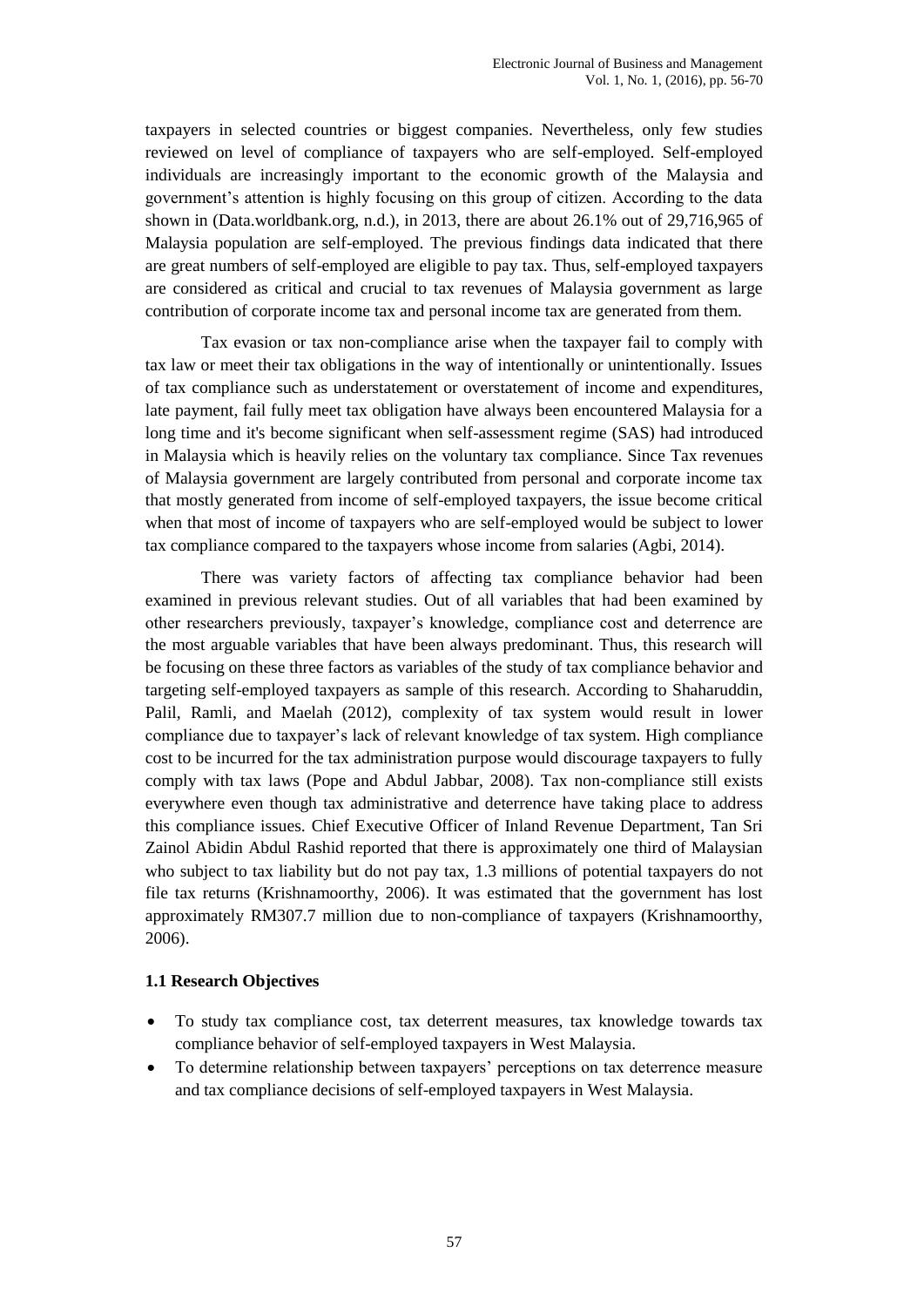- To investigate relationship between tax knowledge and compliance behavior of selfemployed taxpayers in West Malaysia.
- To determine relationship between tax compliance cost and tax compliance of selfemployed taxpayers in West Malaysia

### **2. Literature Review**

#### **2.1 Tax Knowledge**

According to Susanti (2007), tax knowledge can be defined as taxpayer's level of knowledge toward tax law and regulations. Level of taxpayer's knowledge is determined by knowledge in relation to issues of rebate, relief, tax returns and deduction from different taxpayer category of joint assessment, business and self-employed. The findings of Nzioki and Peter (2014) indicate that tax knowledge and education has significant positive effect on tax compliance in Real Estate Sector. An increase of tax knowledge level can lead to the increase of tax compliance level. They also suggested that improve awareness of taxpayers with regards to their tax obligations can be better improved through enhanced tax education services rather than just provide them simple guideline on filling tax returns. According to Alabede, Zainol Ariffin, and Idris (2011), tax knowledge of taxpayer can be equipped and enhanced through education. However, the level of tax knowledge must not necessarily happen simultaneously with the level of education. Just as in Fischer's model and other study, education level of taxpayer can only be one of the demographic factors which linked to tax knowledge, moral reasoning, non-compliance opportunity and attitude but have no direct influence on tax compliance behavior.

Loo, Mckerchar and Hansford (2009) supported statements of Canada Revenue Authority (2009) as their findings reveal that gaining tax knowledge has a significant impact on Malaysian's compliance level when the self-assessment system had introduced. They further indicate that the ability of taxpayer's in complying tax by reporting taxable income, claim relief, rebates and compute tax liability correctly can be determined by the sufficiency of taxpayer's knowledge toward tax policy. Mukasa (2011) agree that tax knowledge has a significant positive relationship with tax compliance behavior. As the result from their research, higher tax knowledge is expected to lead to higher compliance rates and lower tax knowledge lead to lower tax compliance rate in adverse. The survey among small and medium registered taxpayers operating in Kampala central division found that low tax knowledge is one of the significant factors which contributed to less compliance. This is because lack of knowledge of tax law coupled with inadequacy of taxation books in layman terms to guide them which will contribute to unintentional tax non-compliance.

According to the findings of Mukhlis, Utomo and Soesetio (2015), there is a positive and significant relationship between tax education on tax knowledge and tax compliance on Handicraft SMEs Sectors in Indonesia support the above statement and note that there was a positive significant relationship between taxpayer's tax knowledge and tax compliance. The taxpayers who have equipped with the sufficient tax knowledge are able to access their tax liability correctly ad file tax return forms on time. Taxpayer cannot be expected to submit complete, proper tax returns accurately unless they have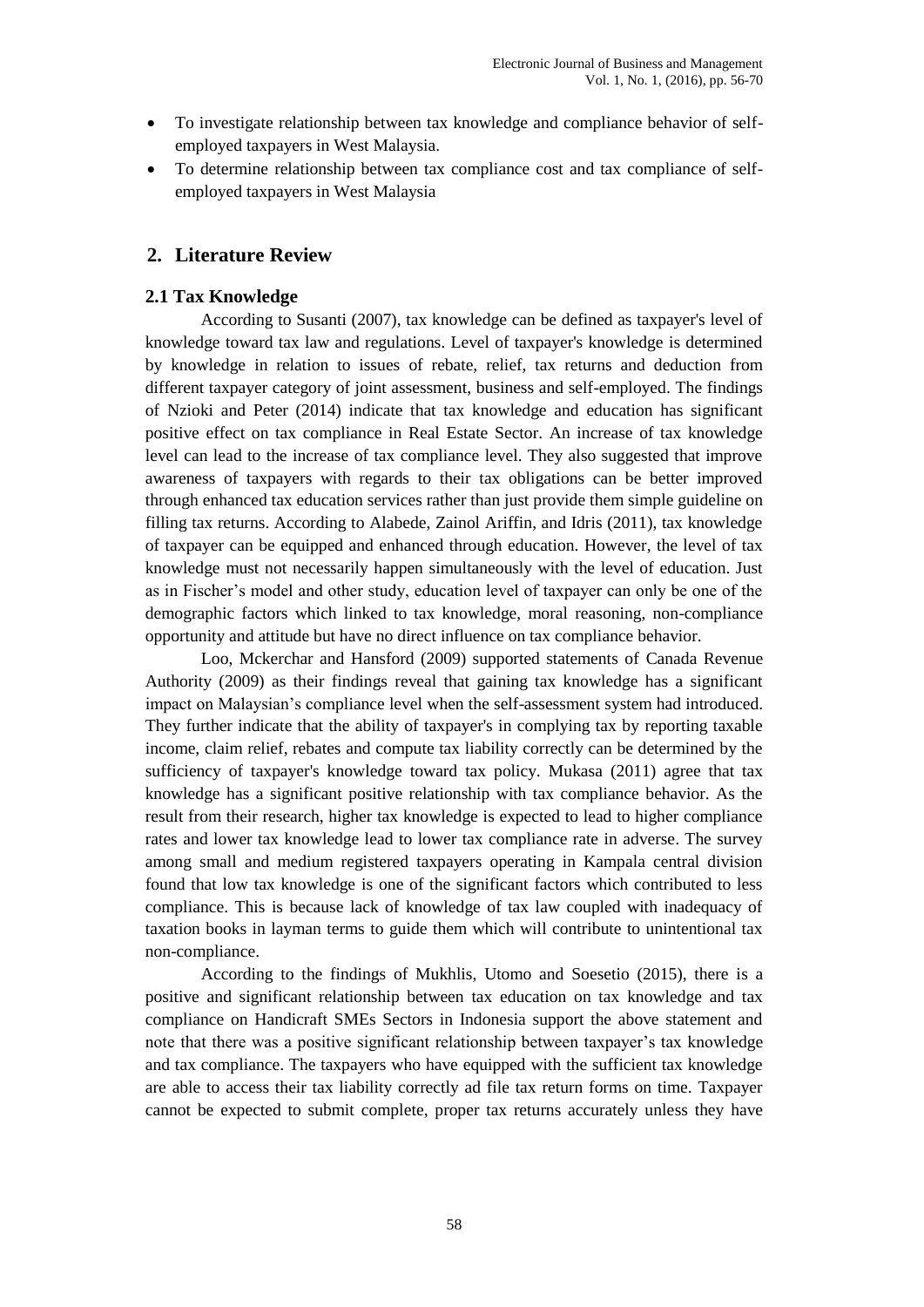sufficient knowledge to understand the system. However, Kasipillai, Aripin, and Amran (2013), oppose the argument on positive correlation between tax knowledge and tax compliance has opposed by some of the studies. They found that there is a significant negative relationship between tax knowledge and compliance behavior. They claim that the increasing knowledge of tax such as audit process and tax regulations expose taxpayers the opportunity to evade tax. In other word, taxpayer who has higher level of tax knowledge is well-know about the loophole in tax regulation and system know the legal way to reduce or even avoid tax. From their research, they found that tax compliance to be higher for taxpayers who were less well educated and older.

### **2.2 Tax Compliance Cost**

The regression analysis that undertaken by Sapiei, Kasipillai and Eze (2014) in their studies indicate that tax compliance costs which includes internal costs (time spent by company employee on tax administration), external costs (fees paid to outside tax professional) and incidental costs (costs other than internal and external costs that incurred in dealing with tax matters such as computer, accounting software) has insignificant relationship with tax compliance costs and compliance decisions of corporate taxpayers.

The findings of Muoki Nzioki and Rawlings Peter (2014) indicated that Tax compliance cost is significantly, negatively related to tax compliance behavior. The respondents were having disagreement and dissatisfaction with the amount of cost that incurred in filling tax return, hire tax agent, and travel for tax purpose as they think those compliance costs are unfair to them. High tax compliance cost resulted in lower attractiveness of country to the foreign investors. Pope and Abdul Jabbar (2008) define "compliance cost" as the taxpayers' cost that associated with the operation of Self-Assessment System (SAS) which currently implemented in Malaysia. Three main components are used to describe tax compliance cost, which includes financial cost, psychological costs and time costs to the taxpayers. Financial costs is described as monetary expenses to acquire professionals such as tax agents, accountants and legal practitioners or other incidental expenses in relation to tax matter. Time costs are incurred to staffs who are involved in the process of tax reporting such as keeping required records of tax information, submitting tax form or preparing tax details for tax professionals, as well as time spent in dealing with the tax authorities. The psychological costs refer to the effects upon a taxpayer having to deal with tax affairs, for instance mental stress. On the other hand, they also note that tax compliance cost comprise three main components: financial costs, time cost and psychological costs to taxpayers. Nevertheless, their study observed that tax compliance cost is lack of significant related to tax compliance behavior.

Eragbhe and Modugu (2014) categories compliance cost into computational costs and tax planning costs. Computational costs refer to the cost incurred for proper accounting system includes preparation of the necessary information and computation of the amounts due for tax purposes. Whereas planning cost occur when the taxpayers try to reduce or avoid tax payment in legal way. The findings indicate that compliance costs are regressive in nature and tax compliance costs are relatively high for SMEs in Nigeria.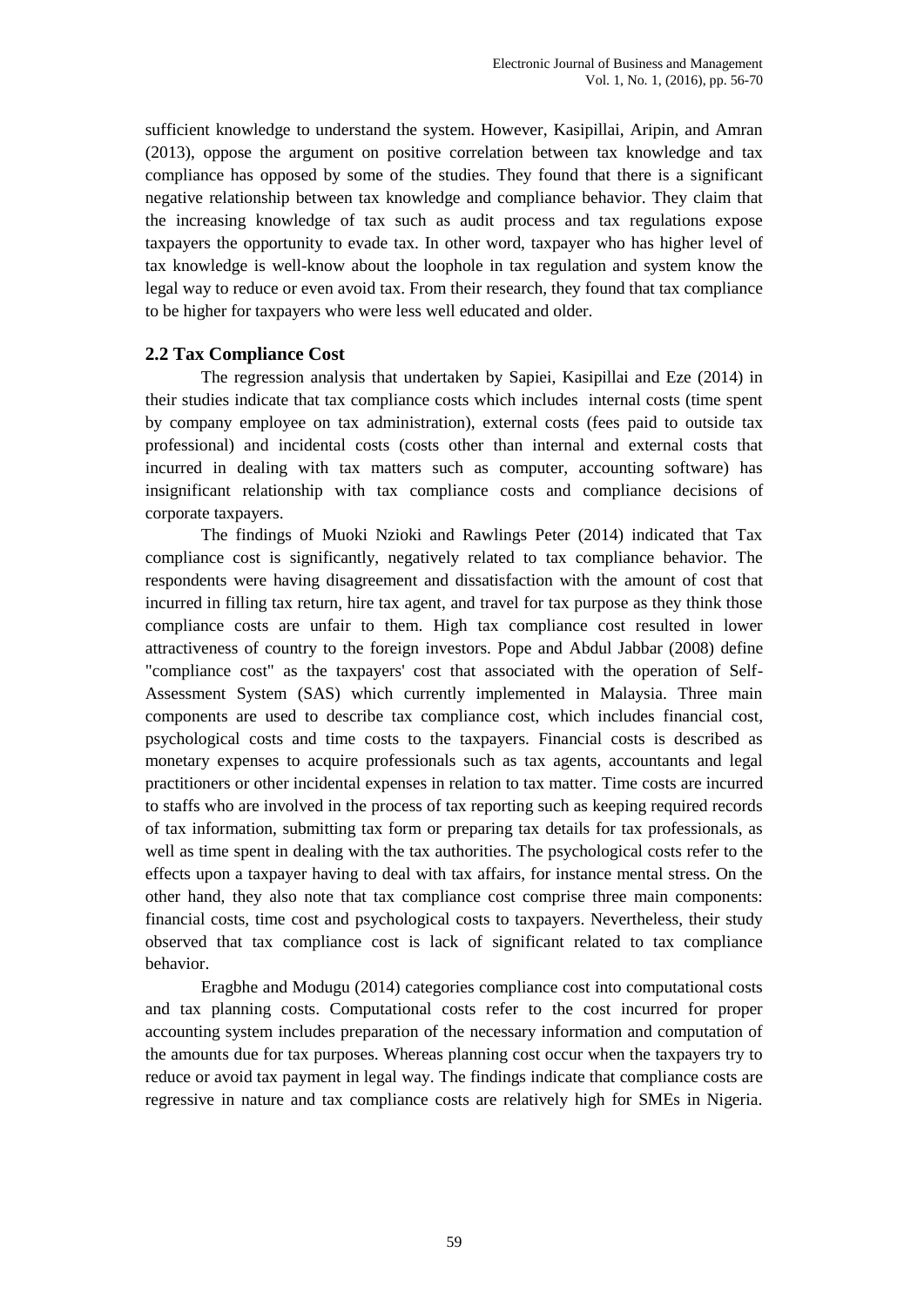According to Blaufus, Eichfelder and Hundsdoerfer (2011), they found that self-employed taxpayers in German bear a higher cost burden. They also found that taxable income and demand for external advisers are positive and significantly correlated with compliance costs. They found evidence for a joint assessment of a married couple reduces compliance costs of time per household. Besides, compliance costs and education are positively correlated with each other.

### **2.3 Tax Deterrence**

According to Devos (2013), among these factor determinants, the most emphasis is placed upon deterrence factor determinant is raised from the deterrence theory model which is commonly used to use to examine tax evasion and compliance from a theoretical perspective. Economic deterrence model is basically including variables of risk of being detected by audit and penalty structure which are greatly effect on psychological variables such as moral values and the perceptions of tax system and fairness held by taxpayers.

The findings of Wilks and Pacheco (2014) indicated that intentions of taxpayer to comply tax were higher and intentions to evade tax were lower when the tax authorities and administrative perceived as fair and trustworthy as well as deterrence power was high. The respondents of their research more likely and willing to comply with tax law if authorities were fair and having higher ability to detect and penalize tax evader. According to their findings, effect of authority's power to detect and punish tax evader was significant on enforced compliance but not on voluntary compliance. In the study of Sapiei, Kasipillai, and Eze (2014) found that there is a significant negative relationship between tax deterrence sanctions and tax non- compliance behavior. In this study, tax deterrence sanctions such as probability of being audited, severity of penalties are determinants of non-compliance behavior such as under-reporting of income and overall non-compliance.

From the research that conducted by Anyaduba, Eragbhe and Kennedy (2012), they discovered that deterrent tax measures in Nigeria are not significantly assist in promoting tax compliance in Nigeria. The results of their research prove that enhancement of taxpayer's morale and voluntary compliance will not bring much effect to tax compliance improvement. In contrast, strengthening and enforcing taxpayers morale will help to improve tax compliance. According to the findings of Loo, Mckerchar and Hansford (2009), they discovered that increase of perceived detection will significantly impact taxpayer's decision to comply with the tax law, due to their fear of being audited or penalized. As result, taxpayers will still comply with the tax law even though certain amount of them is not satisfying with the current tax system. Thus, the findings of Loo, Mckerchar and Hansford (2009) do significantly contribute to the understanding of taxpayers' behavior.

Devos (2007) notes that the taxpayers are intend to be stimulated by perception toward detection rather than the actual probability which should be used in measuring the deterrent effect. As such, Devos further indicates that the feeling of fear of being catch and audited, as well as perceived seriousness of tax evasion are uncertainty in affecting tax compliance behavior, but the compliance can be further improved plus with the severity of punishment. According to Fischer's Model of tax compliance, deterrence of tax system structure consists of probability of being detected. Devos (2007) explain the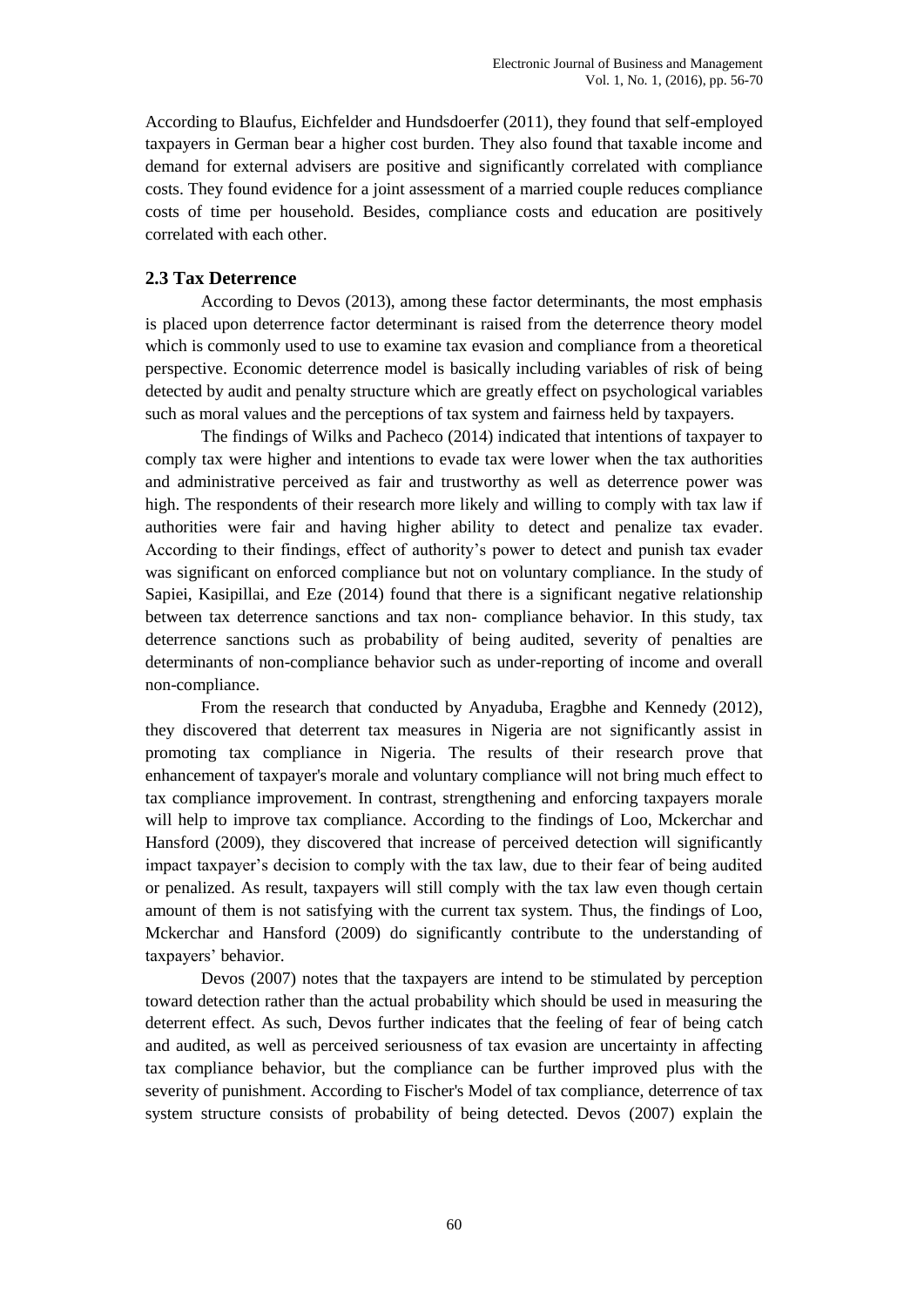deterrence by punishment as a method of retrospective interference, by holding out threats that whenever a wrong has been actually committed the wrongdoer shall incur punishment. Ali, Fjeldstad, and Sjursen (2013) found that economic deterrence has significant relationship with compliance attitude of individuals in South Africa and Kenya. As result of their findings, one unit increase on perception to the enforcement that lead evasion more difficult to be made, increase likelihood of tax compliant attitude by 5% and 8% of in Kenya and South Africa respectively.

## **3. Methodology**

There are three independents variables, namely tax knowledge, tax compliance costs and deterrent tax measures will be measured in this study with the dependent variable – tax compliance behavior. This is quantitative study and which primary data are collected by through questionnaire technique. Questionnaires are including a series of closed questions with multi-statements designed by using scaling measurement such as Likert scale of five points, dichotomous, nominal and interval scale. Simple random sampling method is adopted to choose the geographical area of respondents which are to be conducting the research and to select respondents no matter what kind of demographic background they are belongs to, as long as they are self-employed taxpayers.



**Figure 1. Theoretical Framework**

Researcher decides to set 150 questionnaires which were administrated to selected sample of 598,800 individuals who is self-employed in West Malaysia and whose income is subject to under provision of Income Tax Act 1967 (ITA 1967). The questions of questionnaire are constructed by using Google form. 150 questionnaires were being issued and distributed to self-employed taxpayers who reside in either Johor or Selangor area (targeted respondents) through online distribution method.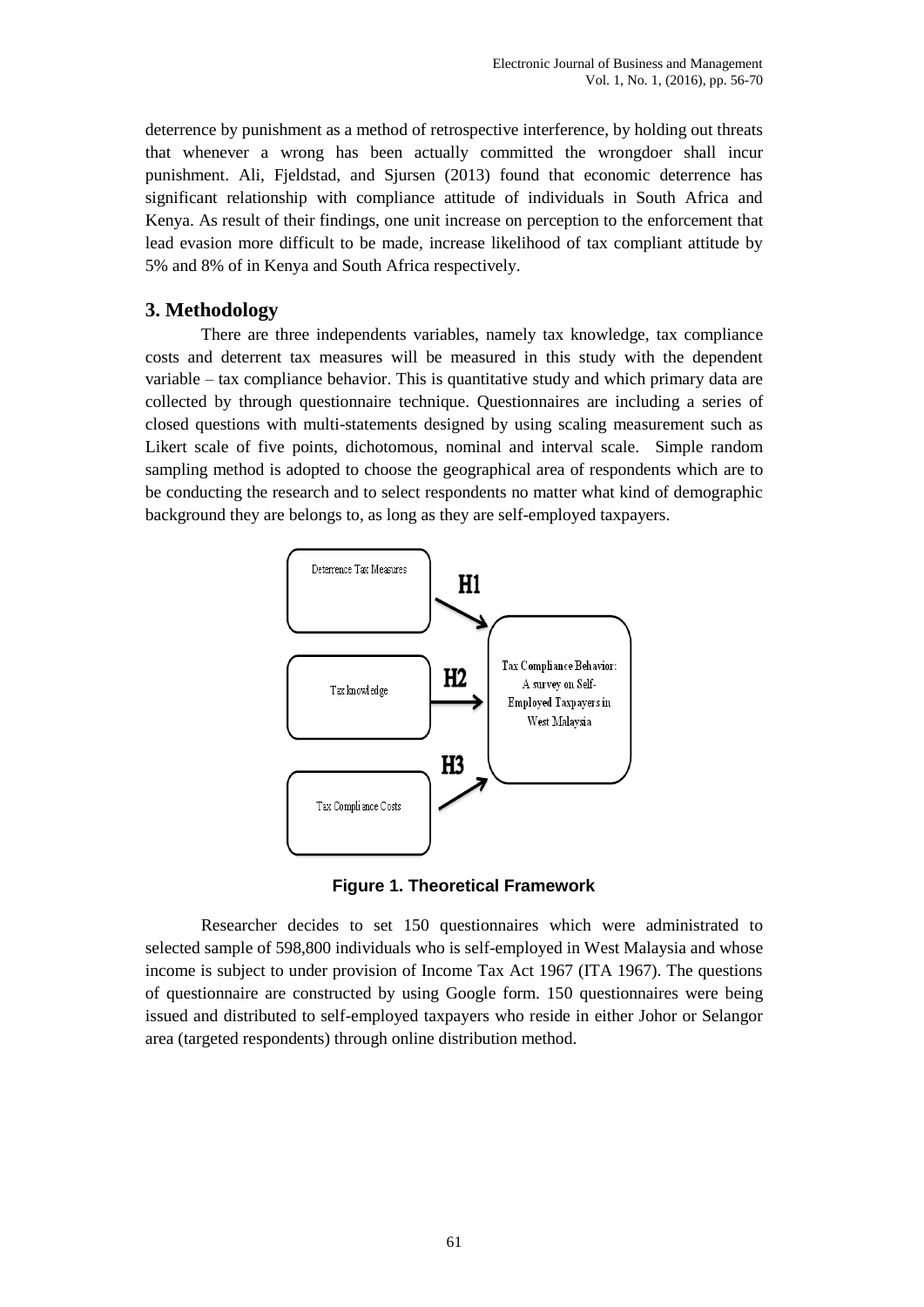## **4. Descriptive Analysis**

The data is collected from 150 respondents' details and which are coded, and keyed into Statistical Package for Social Scientists (SSPS) in order to identify the relationship between independent and dependent variables. The data will be analyzed on a group basis. 133 questionnaires are managed to be collected back from the total 150 distributed questionnaire, which is 88% of the overall response rate, achieved far more the response rate targeted by Raosoft.com.

### **4.1 Validity and Reliability Analysis**

Internal consistency reliability analysis is an analysis that has to be carried out before the questionnaires items to be employed as test for the research in order to test validity of the items that are used to define scale (Tavakol, & Dennick, 2011). The analysis is to test the consistency and reliability of the questionnaires items that are used to define scale. According to Chua (2015), higher consistency of items proves higher reliability of the scale, which means the measurements are considered as reliable if the measurements able to collect the same value from the respondents when the respondents are repeatedly asked to answer the same items of measurement. Cronbach's alpha is implemented to measure internal consistency. Generally, Cronbach's alpha reliability coefficient gives score of range from 0 to 1. Cronbach's alpha indicate a good internal consistency if such value is closer to 1. According to George & Mallery,  $(2003)$ , "more than  $0.9$  – Excellent, more than  $0.8 - Good$ , more than  $0.7 - Acceptable$ , more than  $0.6 - Questionable$ , more than 0  $.5 -$  Poor, and less than  $0.5 -$  Unacceptable". According to [Panayides and Walker \(2013\),](http://ejop.psychopen.eu/article/view/653/html#r14) a higher value of alpha does not imply there is a better reliability of test as this may indicate that some of the items are redundant.

## **4.2 Hypothesis Analysis**

Hypothesis testing method is a statistical test which is employed to examine on the given assumption of a study is true or not for the entire population. In hypothesis testing method, the opposing hypothesis statement will be formulated as follow:

*H1: There is a significant relationship between Deterrent Tax Measures and Tax Compliance Behavior of Self-Employed Taxpayer.*

*H2: There is a significant relationship between Tax Knowledge and Tax Compliance Behavior of Self-employed taxpayers.*

*H3: There is a significant relationship between Tax Compliance Cost and Tax Compliance behavior of Self-Employed Taxpayer.*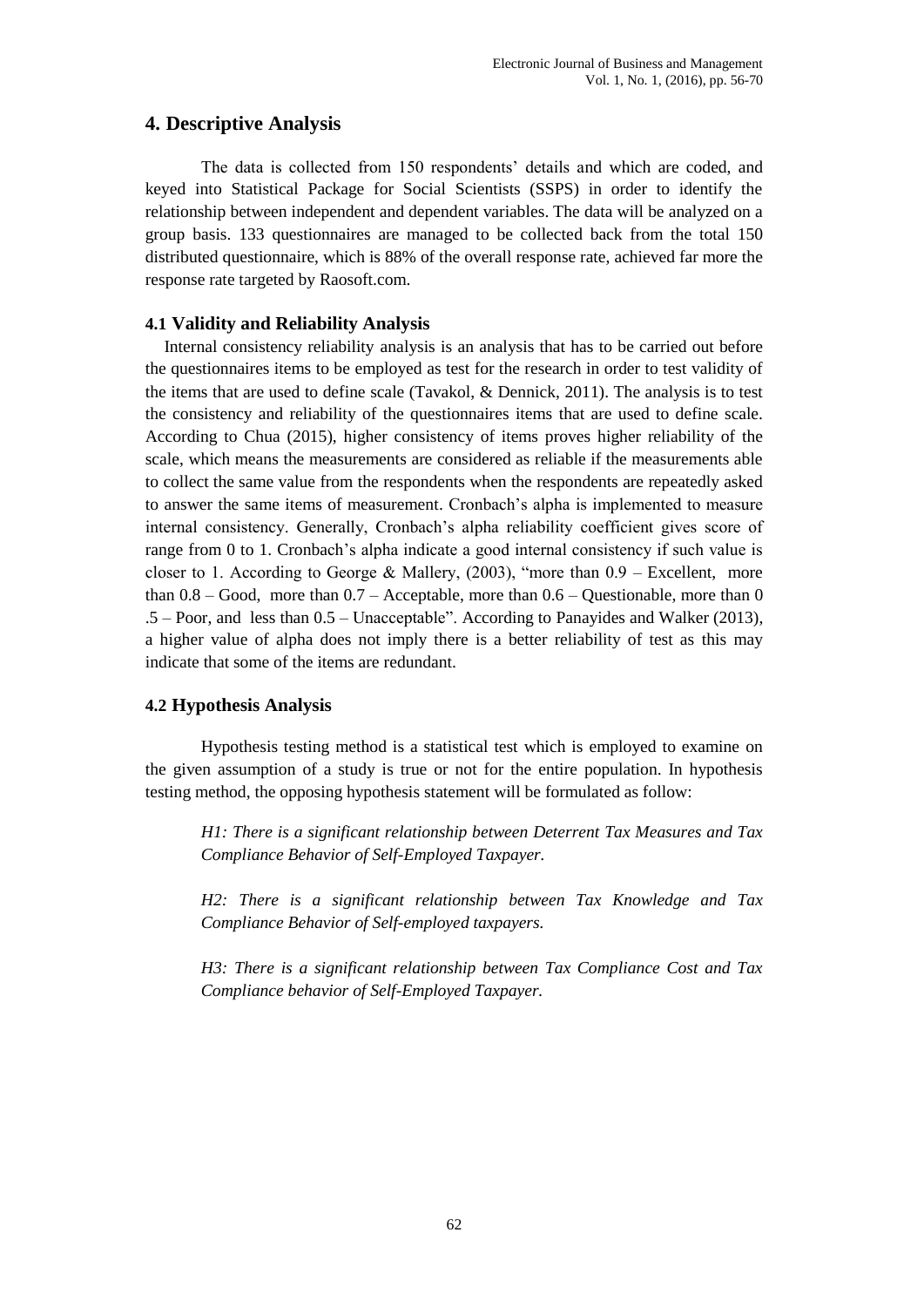#### **4.3 Regression Model**

A Multiple Regression is used as a prediction for tax compliance behavior (Dependent Variable) by using tax compliance costs, tax knowledge and deterrence tax measures (independent variables). The model summary and table of Anova are generated as to examine the fitness of regression model and overall statistically significance relationship between variables. The Model Summary in Figure 2 indicates that Correlation coefficient (R) is 0.889. As such, the model predicted that over 88.9% of change in the independent variable. Coefficient of determination  $(R<sup>2</sup>)$  in the model summary is used to test the goodness of fit of the model. The summary shows that  $R<sup>2</sup>$ 0.790. This means 79% of variation in tax compliance behavior (dependent variable) is explained by tax knowledge, tax deterrence and tax compliance costs (predictors). The model is considered as good fit to the data as the value of R² is close to 100%. Anova Model is used to test whether or not the overall regression model is a good fit for the data by looking at the F-value. The findings presented in Figure 3 has indicated that the overall regression model is statistically significant  $(F=161.841, p < .001)$ .

| Model | R Square |     | Adiusted R<br>Square | Std. Error of<br>the Estimate |  |
|-------|----------|-----|----------------------|-------------------------------|--|
|       | 889ª     | 790 | 785                  | 33332                         |  |

a. Predictors: (Constant), TC, ptd, tk

b. cb= Compliance Behavior (dependent variable)

c. TC= tax compliance costs (independent variable)

e. Ptd= deterrence measure (independent variable)

f. Tk= tax knowledge (independent variable)

#### **Figure 2. Model Summary**

| Model |            | Sum of<br>Squares | df  | Mean Square |         | Sig.  |
|-------|------------|-------------------|-----|-------------|---------|-------|
|       | Regression | 53.942            | 3   | 17.981      | 161.841 | .000ª |
|       | Residual   | 14.332            | 129 | .111        |         |       |
|       | Total      | 68.274            | 132 |             |         |       |

a. Predictors: (Constant), TC, ptd, tk

b. Dependent Variable: cb

c. cb= Compliance Behavior (dependent variable)

f. TC= tax compliance costs (independent variable)

g. Ptd= deterrence measure (independent variable)

h. Tk= tax knowledge (independent variable)

#### **Figure 3. Anova Model**

The coefficient model in the Figure 5 presents regression results which are important in deciding whether or not to reject null hypothesis, which includes the value of unstandardized coefficients (B), t-value and sig.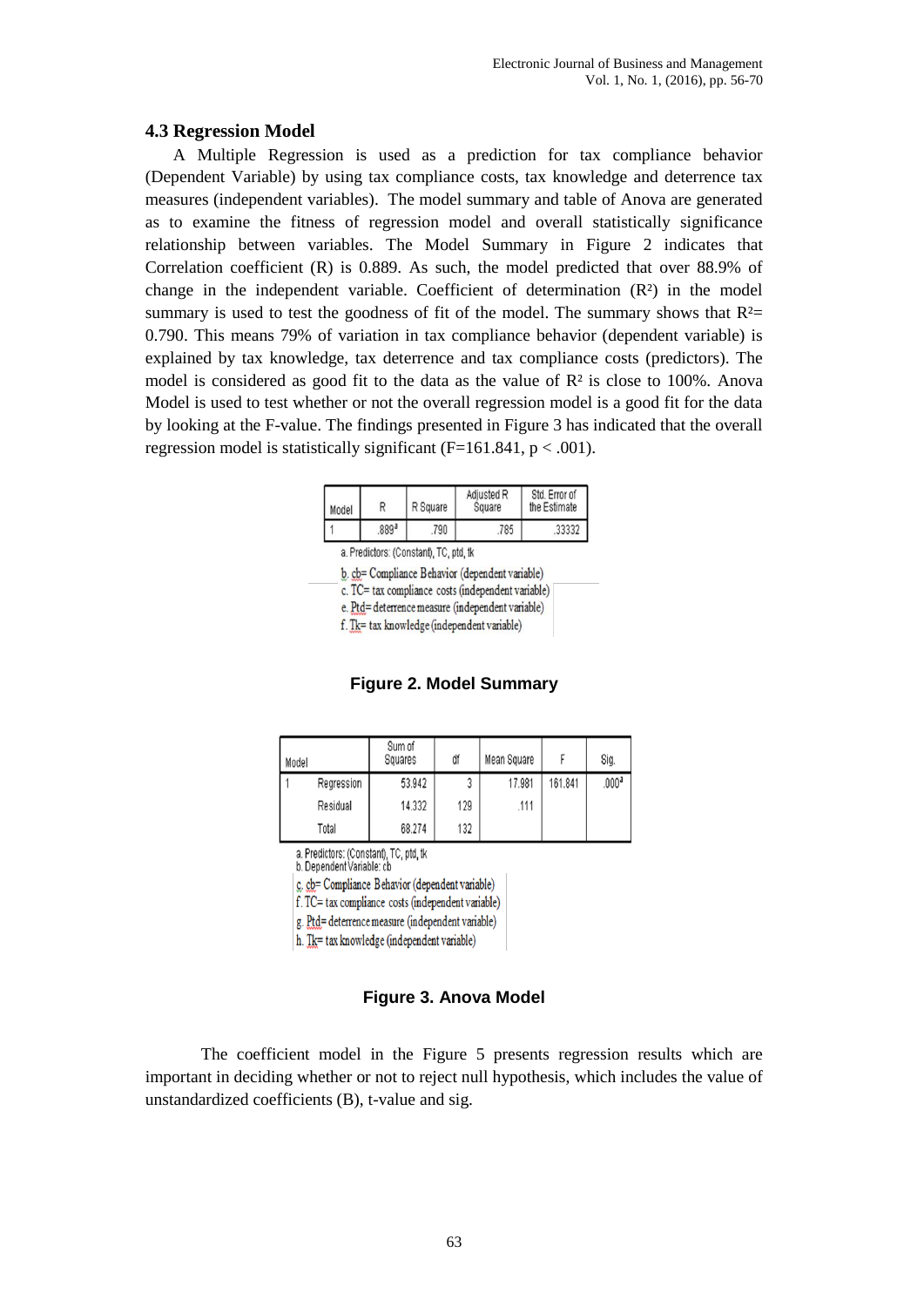The result in Figure 5 shows B= -0.855, ( $t = -17.962$ , p $<0.05$ ) which implies that we reject null hypothesis stating that there is no significant relationship between Deterrent Tax Measures and Tax Compliance Behavior of Self-Employed Taxpayer. This is because p-value=0.000 is smaller than 0.05 (alpha). The value of B indicates there is a negative relationship between Deterrent Tax Measures and tax compliance behavior. For each unit increase in Deterrent Tax Measures, there is 0.855 units decrease in non-compliance level (tax compliance behavior). In the population, we have 95% confident interval with 1 unit change in Deterrent Tax Measures, the change in the non-compliance level (tax compliance behavior) ranged from -1.079 to -0.865.

From the Figure 5, the findings shows B =  $-0.061$ , (t =  $-1.275$ , p $>0.05$ ). Thus, we failed to reject null hypothesis stating that there is no significant relationship between Tax Knowledge and Tax Compliance Behavior of Self-employed taxpayers, as the reason of p-value=0.204 is greater than 0.05 (alpha). The value of B indicates there is a negative relationship between Tax Knowledge and Tax Compliance Behavior. For each unit increase in Tax Knowledge, there is 0.061 units decrease in non-compliance level (tax compliance behavior). In the population, we have 95% confident interval with 1 unit change in Tax Knowledge, the change in the non-compliance level (tax compliance behavior) ranged from -0.253 to 0.055.

From the Figure 5, the result shows B=  $0.005$ , (t= 0.163, p>0.05). Thus, we failed to reject null hypothesis stating that there is no significant relationship between Tax Compliance Cost and Tax Compliance Behavior of Self-Employed Taxpayer as the reason of p-value=0.871 is greater than 0.05 (alpha). The value of B indicates there is a positive relationship between tax compliance costs and tax compliance behavior. For each unit increase in tax compliance costs, there is up to 0.005 units increases in noncompliance level (tax compliance behavior). In the population, we are 95% confident interval with 1 unit change in tax compliance costs, the change in the non-compliance level (tax compliance behavior) ranged from -0.060 to 0.071.

|       | Unstandardized Coefficients |        | Standardized<br>Coefficients |        |           | 95.0% Confidence Interval for B |             |                    |
|-------|-----------------------------|--------|------------------------------|--------|-----------|---------------------------------|-------------|--------------------|
| Model |                             | B      | Std. Error                   | Beta   |           | Sig.                            | Lower Bound | <b>Upper Bound</b> |
|       | (Constant)                  | 6.254  | 248                          |        | 25.200    | .000                            | 5.763       | 6.745              |
|       | ptd                         | $-972$ | .054                         | $-855$ | $-17.962$ | .000                            | $-1.079$    | $-865$             |
|       | tk                          | $-099$ | .078                         | $-061$ | $-1.275$  | .204                            | $-253$      | .055               |
|       | ТC                          | .005   | .033                         | .007   | .163      | .871                            | $-060$      | .071               |

a ch= Compliance Behavior (dependent variable)

b. TC= tax compliance costs (independent variable)

c. Ptd= deterrence measure (independent variable)

d. Tk= tax knowledge (independent variable)

**Figure 5. Coefficients Model**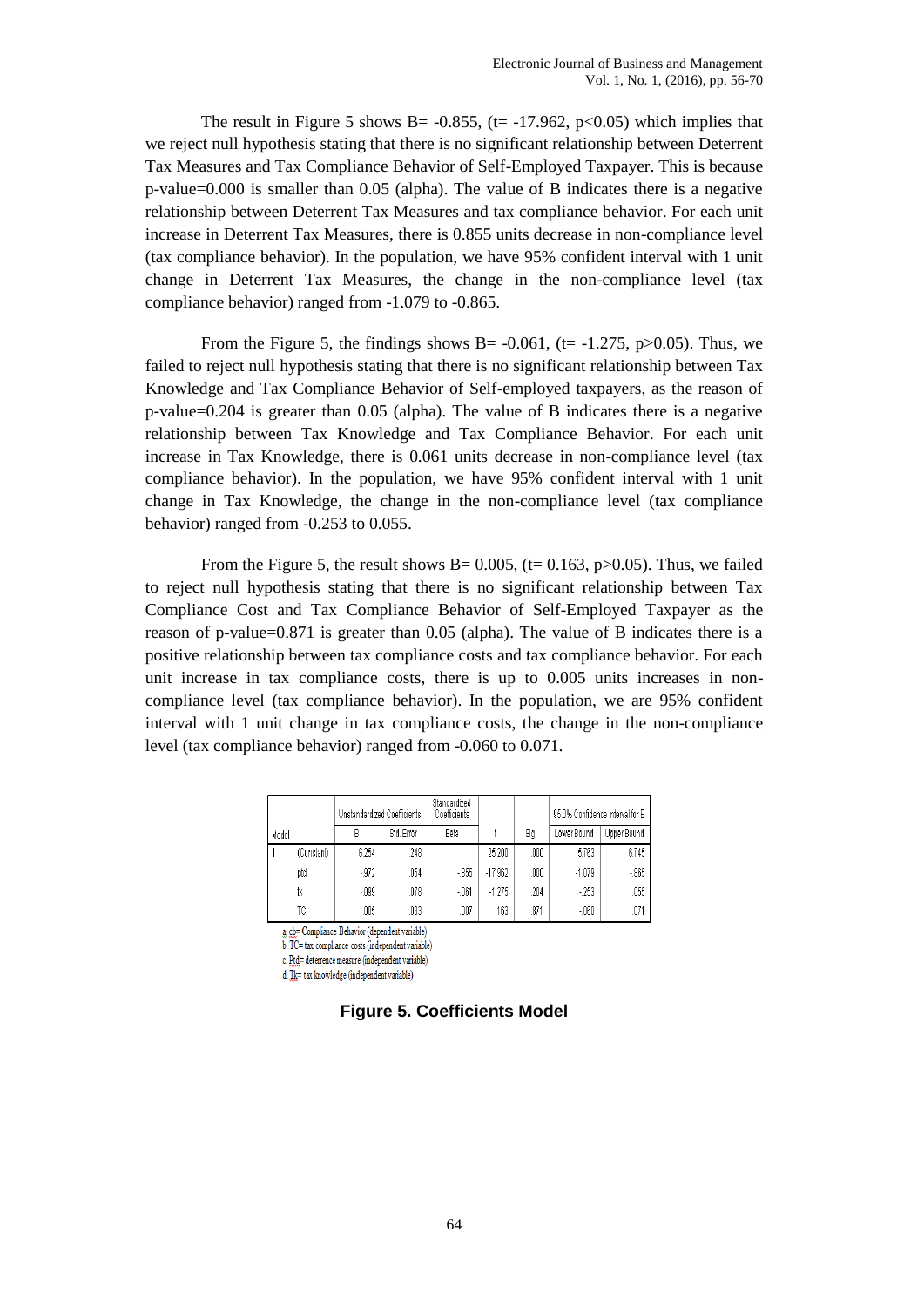### **5. Findings and Discussions**

#### **5.1 Deterrent Tax Measures (H1)**

The findings of this study demonstrate inconsistency with the null hypothesis ( $t=$ -17.962, p=0.000). Since p-value is smaller than alpha 0.05, null hypothesis is rejected and implies that taxpayer's deterrent tax measures have statistically significant relationship to tax compliance behavior. The negative B defined that taxpayer's perceptions on tax deterrent measures may lead to a decrease in non-compliance level (compliance behavior).

The findings is in agreement with the findings of Sapiei, Kasipillai, and Eze (2014) who found that tax deterrence sanctions such as probability of being audited, severity of penalties are significantly correlated to non-compliance behavior such as under-reporting of income and overall non-compliance. The findings of this study is also supported by Loo, Mckerchar and Hansford (2009), who assert that increase of perceived detection has significant influence to taxpayer's decision to comply with the tax law, due to their fear of being audited or penalized. Wilks and Pacheco (2014) found evidence for capability of authority to detect and punish tax evader is significantly and positively correlated with enforced compliance. This is again supported by Ali, Fjeldstad, and Sjursen (2013) who found that economic deterrence has significant relationship with compliance attitude of individuals in South Africa and Kenya. However, this is opposed by the findings of Anyaduba, Eragbhe and Kennedy (2012) as they discovered that deterrent tax measures in Nigeria is insignificant in helping the country to promote tax compliance. As conclusion of this research, deterrent measures may be a factor in impacting tax compliance decision of self-employed taxpayer in West Malaysia.

#### **5.2 Tax Knowledge (H2)**

The result in Coefficient table that presented in figure 5 shows consistency with the null (t=  $-1.275$ , p=0.204). Since p-value is greater than alpha 0.05, null hypothesis is failed to be rejected. As such, taxpayer's tax knowledge is insignificantly correlated to tax compliance behavior. The negative B defined that tax knowledge may lead to a decrease in non-compliance level (compliance behavior). The findings above is in line with the findings of Mira Susanti (2007) which did not show any significant difference between respondent's prior tax education and tax non-compliant behaviour of non-accounting postgraduates from UiTM. This is contradicted to the majority findings of the other researchers such as Nzioki, and Peter (2014), Loo, Mckerchar and Hansford (2009), Mukhlis, Utomo and Soesetio (2015), and Mukasa (2008) as they found that there is a statistical significant positive relationship between tax knowledge and tax compliance behavior. However, Kasipillai, Aripin, and Amran (2013) opposed the argument on positive correlation between tax knowledge and tax compliance behavior. They claim that there is a negative relationship between two variables as they found that tax compliance to be higher for taxpayers who were less well educated and older. This is because higher level of tax knowledge is associated with well-know about the loophole in tax regulation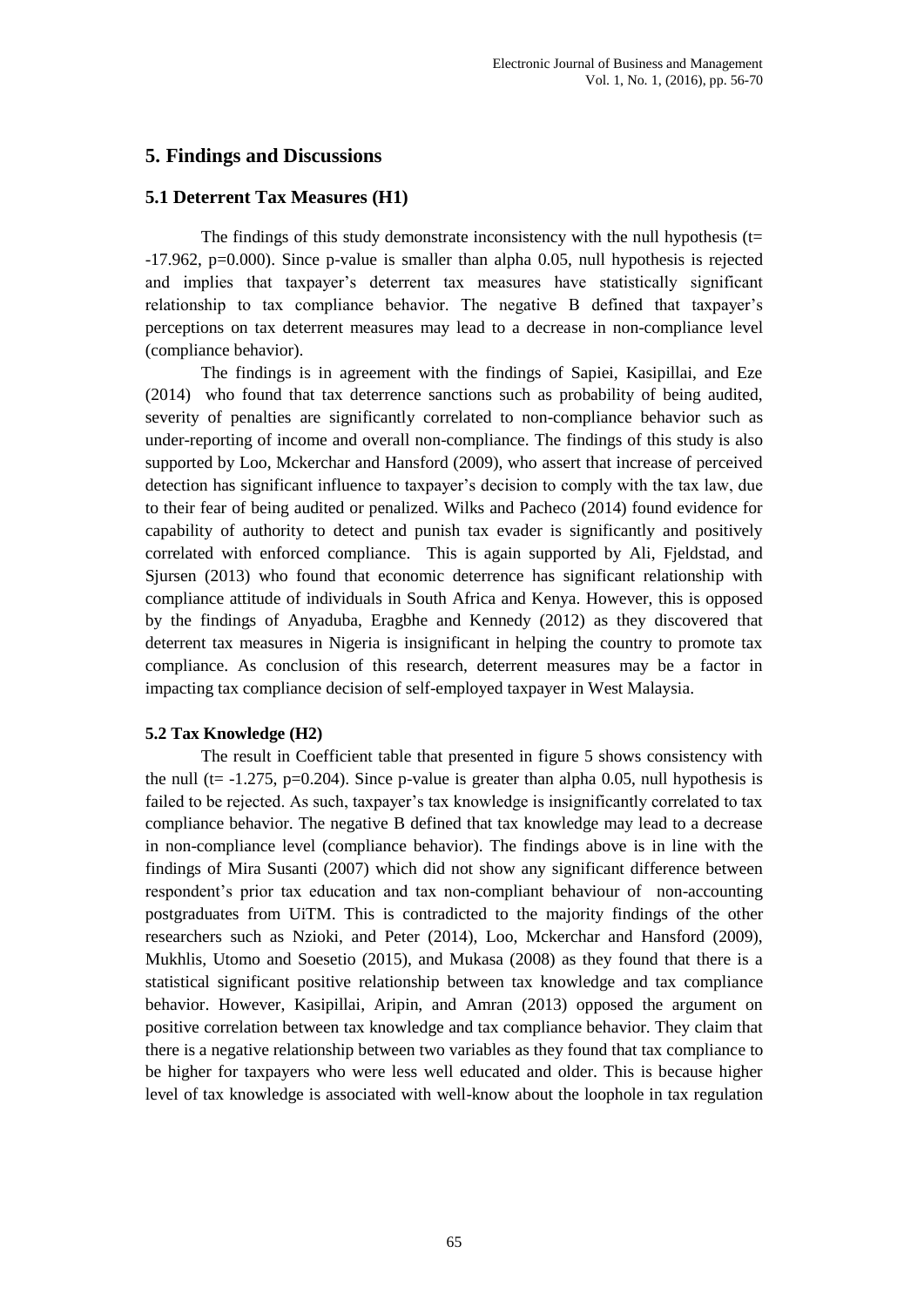and system know the legal way to reduce or even avoid tax. As conclusion for overall result of this research, level of tax knowledge may not be a factor in impacting tax compliance behavior of self-employed taxpayers in West Malaysia.

#### **5.3 Tax Compliance Costs (H3)**

The findings of this study shows consistency to the null hypothesis ( $t= 0.163$ , p>0.05). Since p-value is greater than alpha 0.05, null hypothesis is failed to be rejected and implies that tax compliance costs have no significant relationship to tax compliance behavior. The positive B defined that tax compliance costs may lead to an increase in non-compliance level (compliance behavior). The findings is in agreement with the findings of Sapiei, Kasipillai and Eze (2014) as these researchers discovered that tax compliance costs such as internal costs, external costs and incidental costs has insignificant relationship with compliance decisions of corporate taxpayers. This is further supported by Pope and Abdul Jabbar (2008) whose findings manifest that tax compliance costs in term of financially, psychologically and time are insignificantly related to tax compliance behavior. However, research of Muoki Nzioki and Rawlings Peter (2014) found disagreement with the result of the findings of this research. In the research paper done by them, they concluded that tax compliance cost is significantly, negatively related to tax compliance behavior. As conclusion of this research, tax compliance costs may not be a factor in impacting tax compliance behavior of selfemployed taxpayers in West Malaysia.

### **6. Conclusion**

The current study has successfully answered the research objectives and research questions. The result from generated from SPSS is adequately applied to prove and support the hypothesis testing. From the result of regression analysis, deterrence tax measures show a significant result. Meanwhile, the results for tax compliance costs and tax knowledge are insignificant. The limitations of the study for has discussed in this chapter as well. The recommendations for addressing the limitations are also discussed in this chapter for a better future studies that may conducted by other researchers. Since deterrence tax measure does a significant matter to taxpayers, a compliance strategy may be developed based on prevention concept, instead of cure. The findings also indicated that taxpayer's positive attitude to deterrence may improve their compliance behavior by having disagreement on the behavior of "under-reporting taxable income and overclaiming business expenses to reduce chargeable income".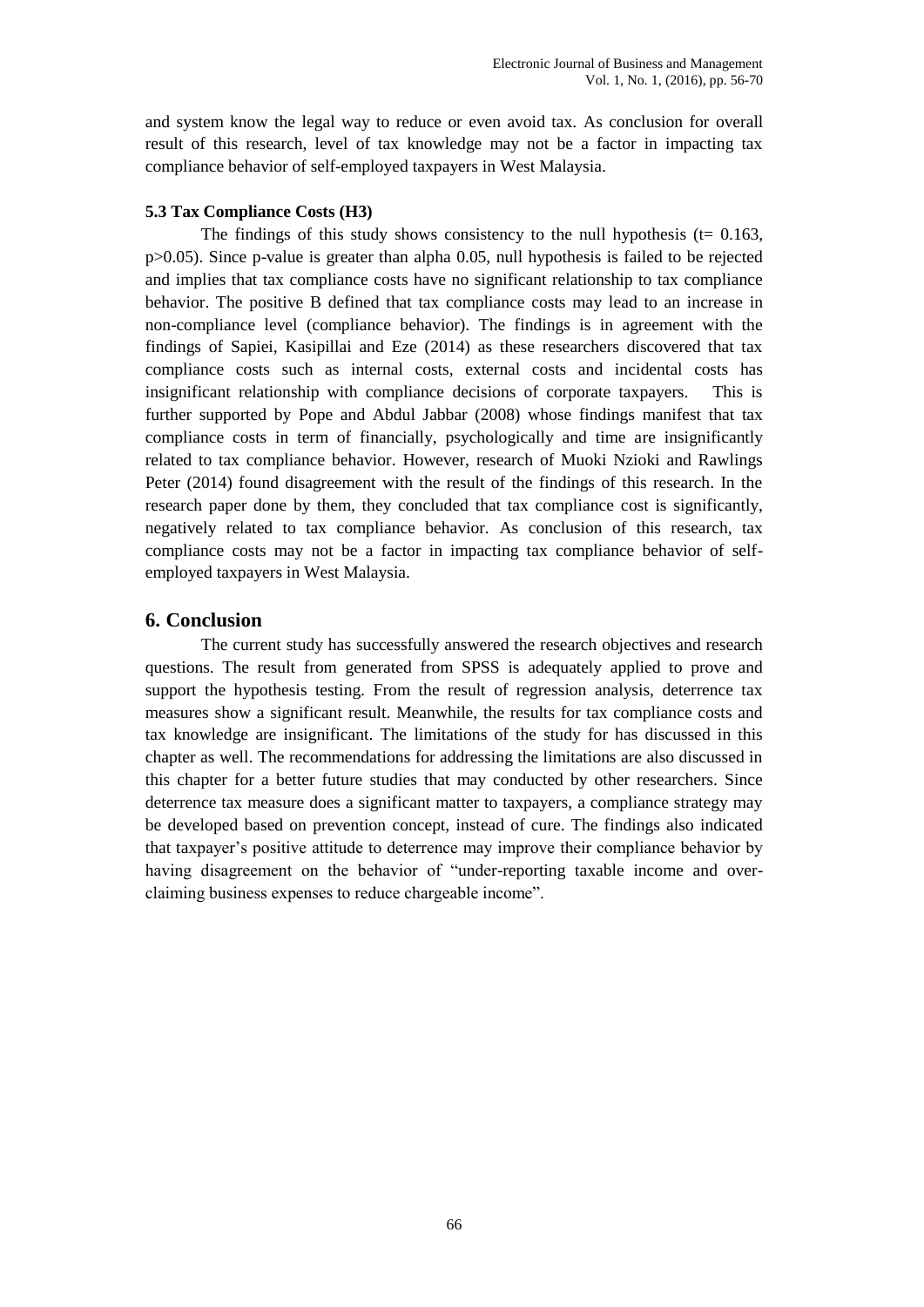### **References**

- Agbi, S. (2014). The size of the tax evasion problems on self-employment income: an examination of effects of tax policies on compliance. *International Journal of Business and Management Review*, [online] 2(3), pp.73-101. Available at: http://www.eajournals.org/wp-content/uploads/The-Size-of-the-Tax-Evasion-Problems-on-Self-Employment-Income.pdf
- Alabede, J., Zainol Ariffin, Z. and Idris, K. (2011). Determinants of Tax Compliance Behaviour: A Proposed Model for Nigeria. *International Research Journal of Finance and Economics*, [online] 136. Available at: https://www.academia.edu/1424990/Determinants\_of\_Tax\_Compliance\_Behavio ur\_A\_Proposed\_Model\_for\_Nigeria
- Ali, M., Fjeldstad, O. and Sjursen, I. (2013). Factors affecting tax compliant attitude in Africa: Evidence from Kenya, Tanzania, Uganda and South Africa. [online] Available at: http://www.cmi.no/publications/file/4727-factors-affecting-taxcompliant-attitude-in-africa.pdf
- Alm, J., Jackson, B.R. and Mckee, M. (2009) Getting the world out: Enforcement Information Dissemination and Compliance Behavior. *Journal of Public Economics*, 93 (3-4), pp. 392-402.
- Anyaduba, J., Eragbhe, E. and Kennedy, M. (2012). Deterrent Tax Measures and Tax Compliance in Nigeria. *European Journal of Business and Management*, 4(11), pp.37-44.
- Bello, K. (2014). Evasion and Avoidance as Forms of Tax Non-Compliance: A Critical Review. [online] pp.39-42. Available at: http://www.sainshumanika.utm.my/index.php/sainshumanika/article/viewFile/433 /397.
- Blaufus, K., Eichfelder, S. and Hundsdoerfer, J. (2011). The hidden burden of the income tax: Compliance costs of German individuals. [online] Available at: http://www.diss.fuberlin.de/docs/servlets/MCRFileNodeServlet/FUDOCS\_deriva te\_000000001634/discpaper06\_11.pdf
- Braithwaite, V. (2009). *Defiance in Taxation and Governance: Resisting and Dismissing Authority in a Democracy*. Cheltenham, UK and Northampton, USA: Edward
- Chua, Y.P. (2015). *Research Methods*. 3rd ed. Shah Alam: McGraw-Hill Education.
- Devos, K. (2007). Measuring and analysing deterrence in taxpayer compliance research. *Journal of Australian Taxation*, [online] 10(2), pp.182-219. Available at: http://www.austlii.edu.au/au/journals/JlATax/2007/5.html
- Devos, K. (2013). Extension of the Economic Deterrence Model. Factors Influencing Individual Taxpayer Compliance Behaviour, pp.67-98.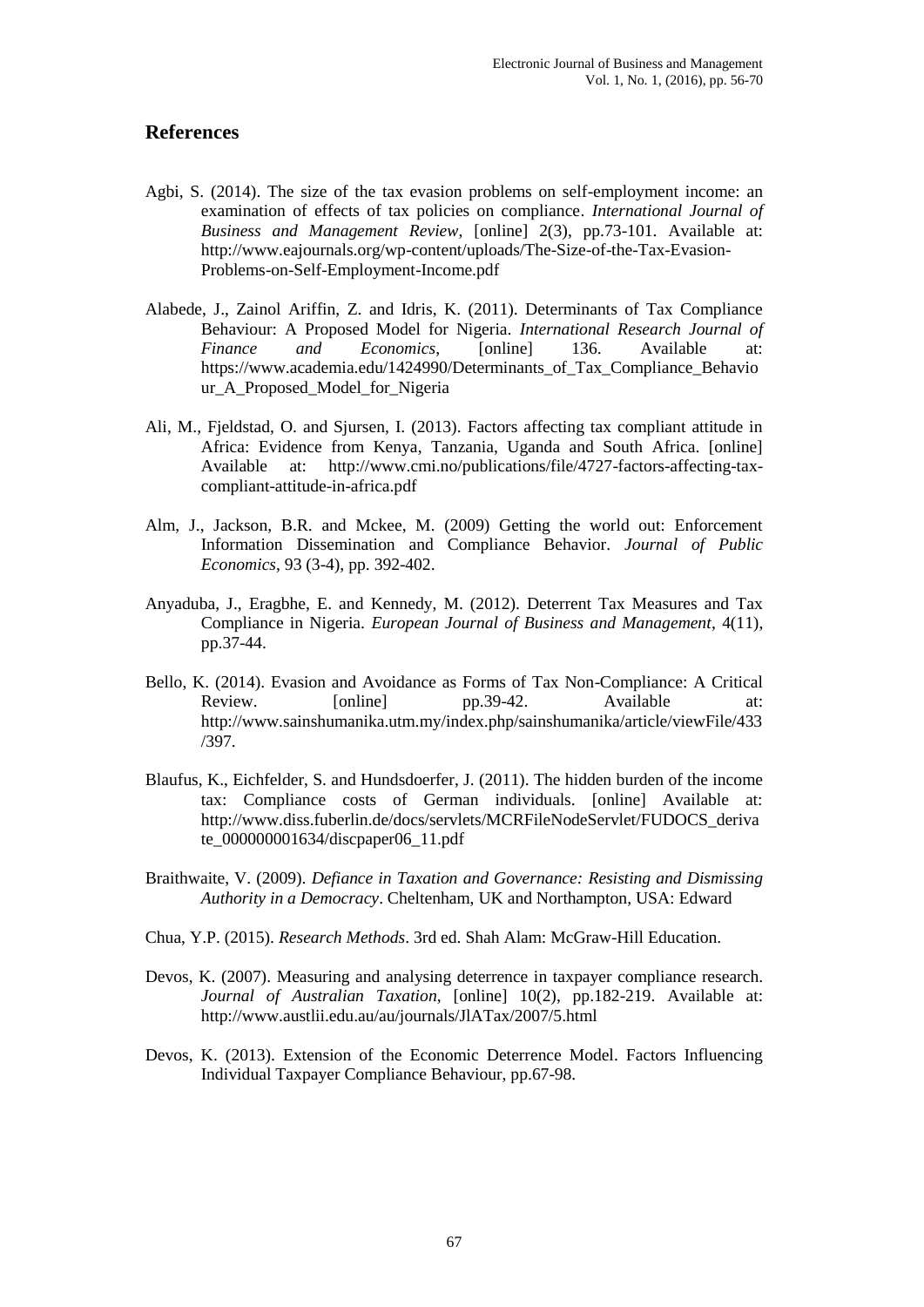- Eragbhe, E. and Modugu, K. (2014). Tax Compliance Costs of Small and Medium Scale Enterprises in Nigeria. *International Journal of Accounting and Taxation*, [online]  $2(1)$ , pp.63-87. Available at: http://ijatnet.com/journals/ijat/Vol\_2\_No\_1\_March\_2014/5.pdf
- George, D., & Mallery, P. (2003). SPSS for Windows step by step: A simple guide and reference. 11.0 update (4th ed.). Boston: Allyn & Bacon., Inland Revenue Board Malaysia. (2000–2002). Annual reports. Kuala Lumpur: Percetakan Nasional Malaysia Berhad.
- Jaidi, J., Noordin, R. and Kassim, A. (2013). Individual taxpayers' perception towards self-assessment system: a case of Sabah. *Journal of the Asian Academy of Applied Business*, [online] 2(1), pp.56-65. Available at: http://www.aaab.my/jaaab1/index\_htm\_files/007\_Junainah\_Jaidi.pdf
- Kasipillai, J., Aripin, N. and Amran, N. (2013). The Influence of Education on Tax Avoidance and Tax Evasion. *eJournal of Tax Research*, [online] 1(2). Available at: http://www.austlii.edu.au/au/journals/eJTR/2003/7.html
- Krishnamoorthy, M., (2006). 1.3 million Did not pay tax, The Star, 26 August, 2006. Available at: http://www.thestar.com.my
- Kirchler, E. (2007). *The Economic Psychology of Tax Behavior*. Cambridge: Cambridge University Press
- Labour Force Survey Report Malaysia. (2010). Putrajaya, Malaysia: Department of Statistics Malaysia, pp.29-268.
- Loo, E., Mckerchar, M. And Hansford, A. (2009). Understanding The Compliance Behaviour Of Malaysian Individual Taxpayers Using A Mixed Method Approach. *Journal of the Australasian Tax Teachers Association*, [online] 4(1). Available at: [https://www.business.unsw.edu.au/About-Site/Schools-](https://www.business.unsw.edu.au/About-Site/Schools-Site/Taxation-Business-Law)[Site/Taxation-Business-Law](https://www.business.unsw.edu.au/About-Site/Schools-Site/Taxation-Business-Law) site/Journal%20of%20The%20Australasian%20Tax%20Teachers%20Associati/9 \_JATTA\_vol4\_no1.pdf
- McBarnet, D. (2001). When compliance is not the solution but the problem: from changes in law to changes in attitude. CTSI Research School of Social Sciences Australian National University working paper series no. 18. Available at: https://digitalcollections.anu.edu.au/bitstream/1885/41635/2/WP18.pdf
- Mohdali, R. and Pope, J. (2014). The influence of religiosity on taxpayers' compliance attitudes. *Accounting Research Journal*, 27(1), pp.71-91.
- Manhire, J. (2015). Tax Compliance as a Wicked System. *SSRN Electronic Journal*, 18(1), pp.1-41.
- Mira Susanti, B. (2007). Tax Knowledge, Tax Ethics and Tax Non Compliant Behavior of Non-Accounting Postgraduates from Universiti Teknologi MARA (UiTM), Shah Alam. [online] Available at: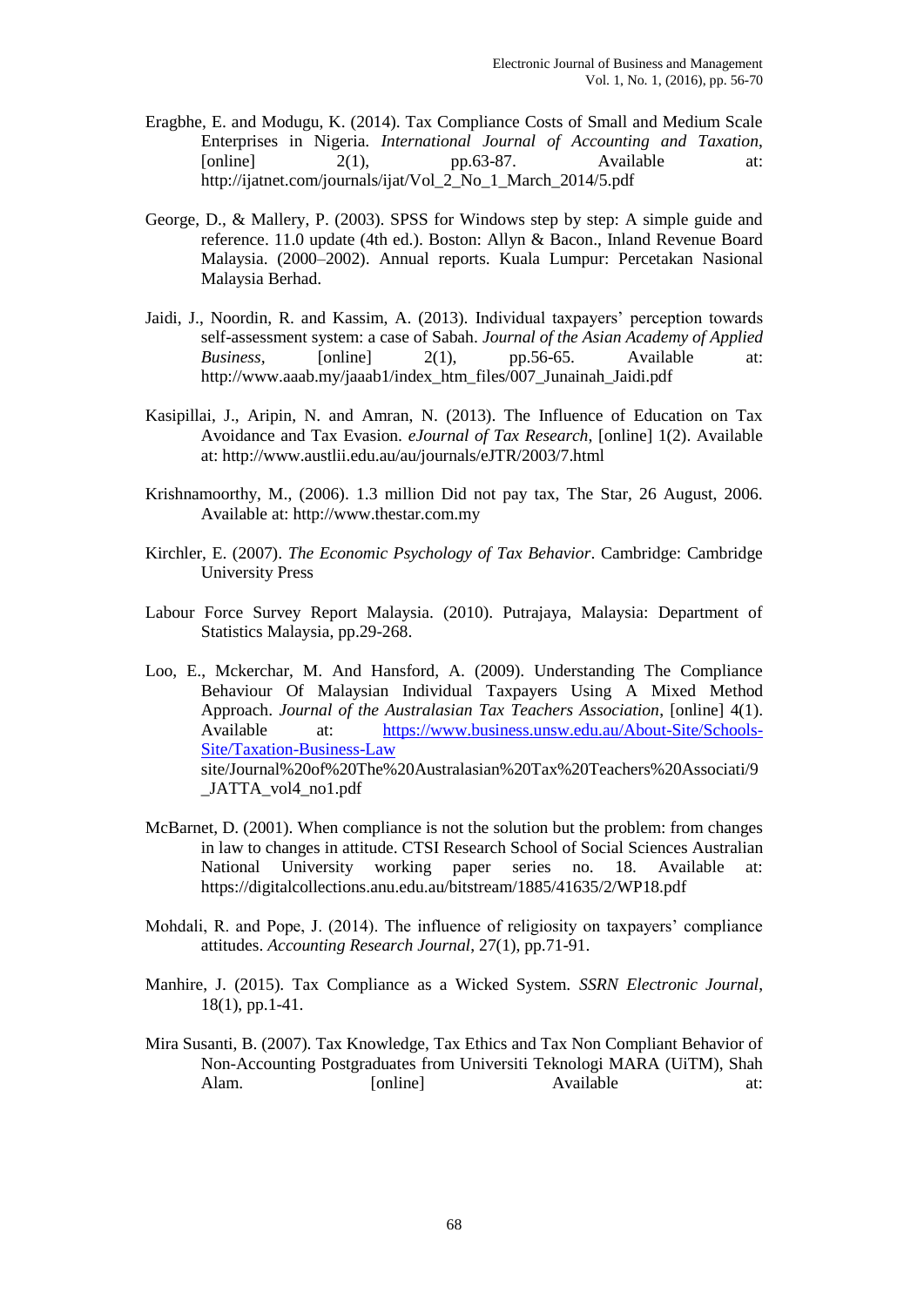http://ir.uitm.edu.my/3555/1/MIRA\_SUSANTI\_BINTI\_AMIRRUDIN\_07\_24.pd f

- Muoki Nzioki, P. and Rawlings Peter, O. (2014). Analysis of Factors Affecting Tax Compliance in Real Estate Sector: A Case of Real Estate Owners in Nakuru Town, Kenya. *Research Journal of Finance and Accounting*, 5(11).
- Nzioki, P. and Peter, O. (2014). Analysis of Factors Affecting Tax Compliance in Real Estate Sector: A Case of Real Estate Owners in Nakuru Town, Kenya. Research *Journal of Finance and Accounting*, 5(11), pp.1-12.
- Panayides, P. and Walker, M. (2013). Evaluating the Psychometric Properties of the Foreign Language Classroom Anxiety Scale for Cypriot Senior High School EFL Students: The Rasch Measurement Approach. *Europe's Journal of Psychology*, 9(3), pp.493-516.
- Pope, J. and Abdul Jabbar, H. (2008). Exploring the Relationship Between Tax Compliance Costs And Compliance Issues In Malaysia. *Journal Of Applied Law And Policy*. [online] Available at: http://www.austlii.edu.au/au/journals/JlAppLawP/2008/1.pdf
- Raosoft.com, (n.d.). Sample Size Calculator by Raosoft, Inc.. [online] Available at: http://www.raosoft.com/samplesize.html
- Mukaka, M. (2012). A guide to appropriate use of Correlation coefficient in medical research. Malawi Medical Journal : *The Journal of Medical Association of Malawi*, 24(3), pp.69–71.
- Mukasa, J. (2011). Tax knowledge, perceived tax fairness and tax compliance in uganda the case of small and medium income taxpayers in Kampala central division. [online] Available at: Available https://www.academia.edu/5619390/Tax\_knowledge\_perceived\_tax\_fairness\_and \_tax\_compliance\_in\_Uganda
- Mukhlis, I., Utomo, S. and Soesetio, Y. (2015). The Role of Taxation Education on Taxation Knowledge and Its Effect on Tax Fairness as well as Tax Compliance on Handicraft SMEs Sectors in Indonesia. *International Journal of Financial Research*, [online] 6(4). Available at: http://www.sciedu.ca/journal/index.php/ijfr/article/viewFile/8053/4802
- Sapiei, N., Kasipillai, J. and Eze, U. (2014). Determinants of tax compliance behaviour of corporate taxpayers in Malaysia. *eJournal of Tax Research*, 12(2), pp.383-409.
- statisticssolutions.com. (2016). Conduct and Interpret a Bivariate (Pearson) Correlation Statistics Solutions. [online] Available at: http://www.statisticssolutions.com/bivariate-correlation/
- Tavakol, M., & Dennick, R. (2011). Making sense of Cronbach's alpha*. International Journal of Medical Education*, 2, 53–55. Available at: http://doi.org/10.5116/ijme.4dfb.8dfd.